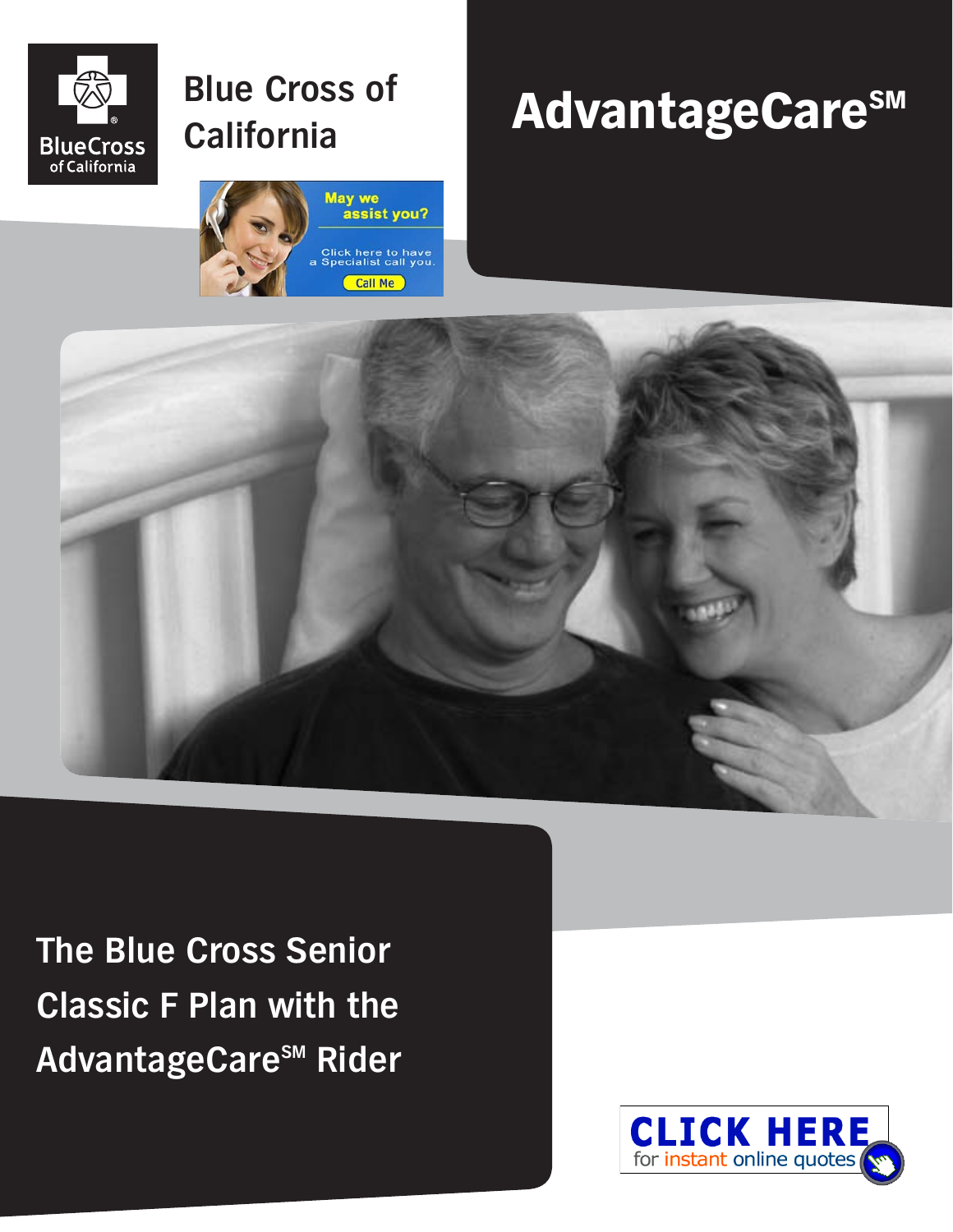# The Advantages Are Yours With AdvantageCare

## **The AdvantageCare Difference:**

AdvantageCare is a rider to the Blue Cross Senior Classic F plan.

AdvantageCare is an affordable and valuable health plan that will help pay for a wide range of health services that Medicare doesn't cover. This includes hospital and physician charges, and unlike most other senior health plans, will even help pay for nursing facility, home health and home support services.

The AdvantageCare Plan is available to applicants age 65 to 75, who are enrolled in both Parts A and B of Medicare.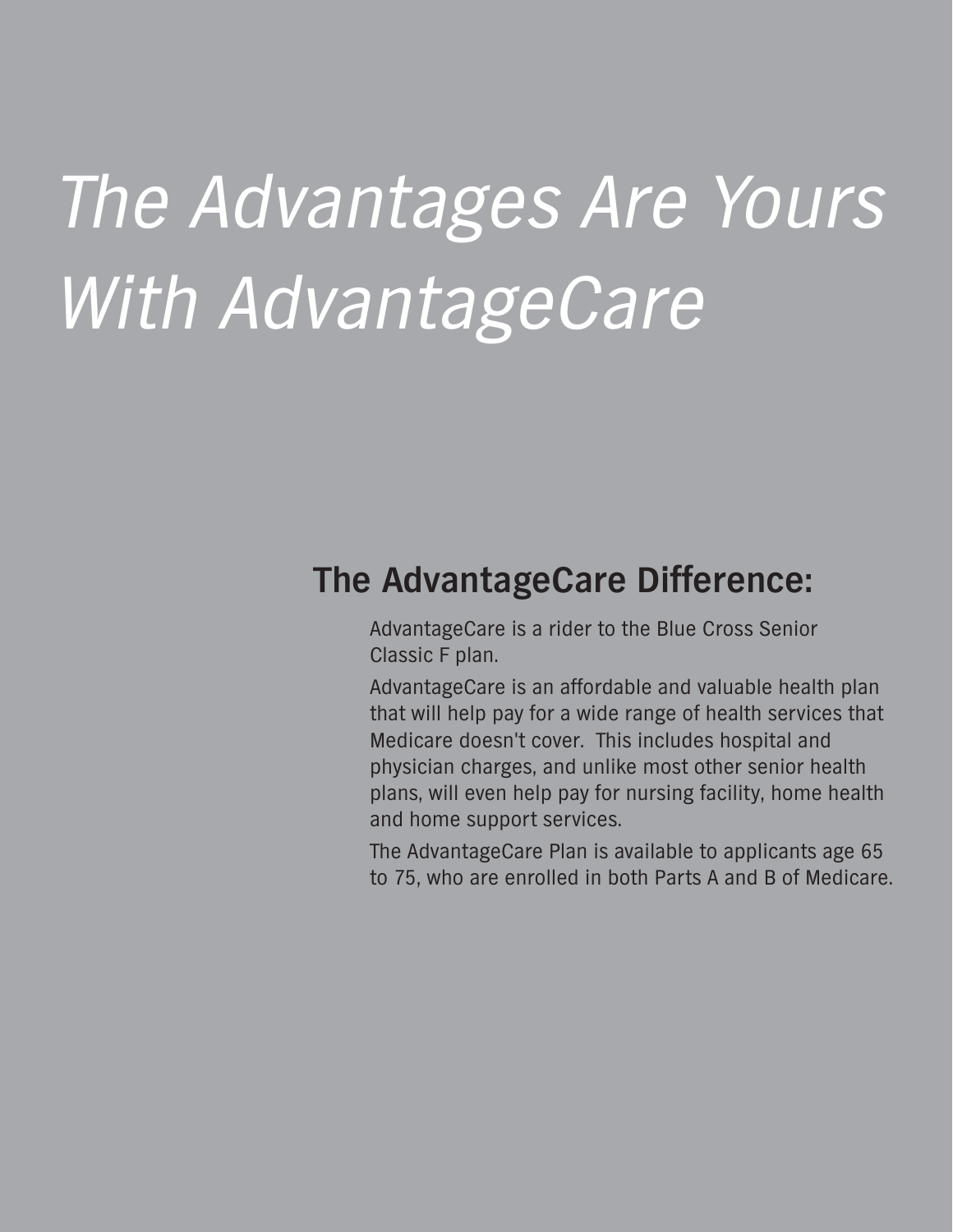## *WHY YOU MAY NEED ADVANTAGECARE*

Increased life expectancy brings with it a greater risk of a sudden, serious illness or accidents that may require special care beyond which you would receive in the hospital. Often the care required falls outside the coverage provided by Medicare and traditional health plans. Examples of this could include: recuperative care after a stroke, help with household chores, bathing, or dressing due to a short term disability.

The **AdvantageCare** Plan from Blue Cross of California was designed to help pay for most of the costs of care during your hospital stay and also help pay for your recovery in your home, or in a skilled nursing facility after your traditional health care insurance coverage stops.

#### **Chronic Care Facts**

- $\cdot$  1 in 2 women and 1 in 3 men will need nursing home care after the age of 65.\*
- The average cost of nursing home care is \$168 per day or \$61,000 per year.\*\*
- The average cost of at-home care in California may run over \$36,000. Assuming 2 visits a day by a home health aide.\*\*\*

## *DOES MEDICARE PAY FOR CARE IN A NURSING HOME OR FOR CARE IN MY OWN HOME?*

Usually no. Medicare generally covers only a small portion of these costs and typically for only short periods of time. Medicare pays few, if any of the expenses associated with receiving care in a nursing home or in your own home… where most people would prefer to receive care.

Medicare only covers the first 100 days of skilled care you might receive in a certified skilled nursing facility. After that you would be responsible for all costs.

Most people are forced to pay for the high cost of nursing home or home care from personal savings and assets. As a result, the financial burden rests on individuals and their families. Oftentimes, this can financially destroy everything they've worked their entire lives to save.

- \* Source: California Partnership for Long Term Care 1998
- \*\* Source: Business Wire, 2002 (Study by Metlife Mature Market Institute)
- \*\*\* Source: Kiplingers Retirement Report-Long Term Care 1998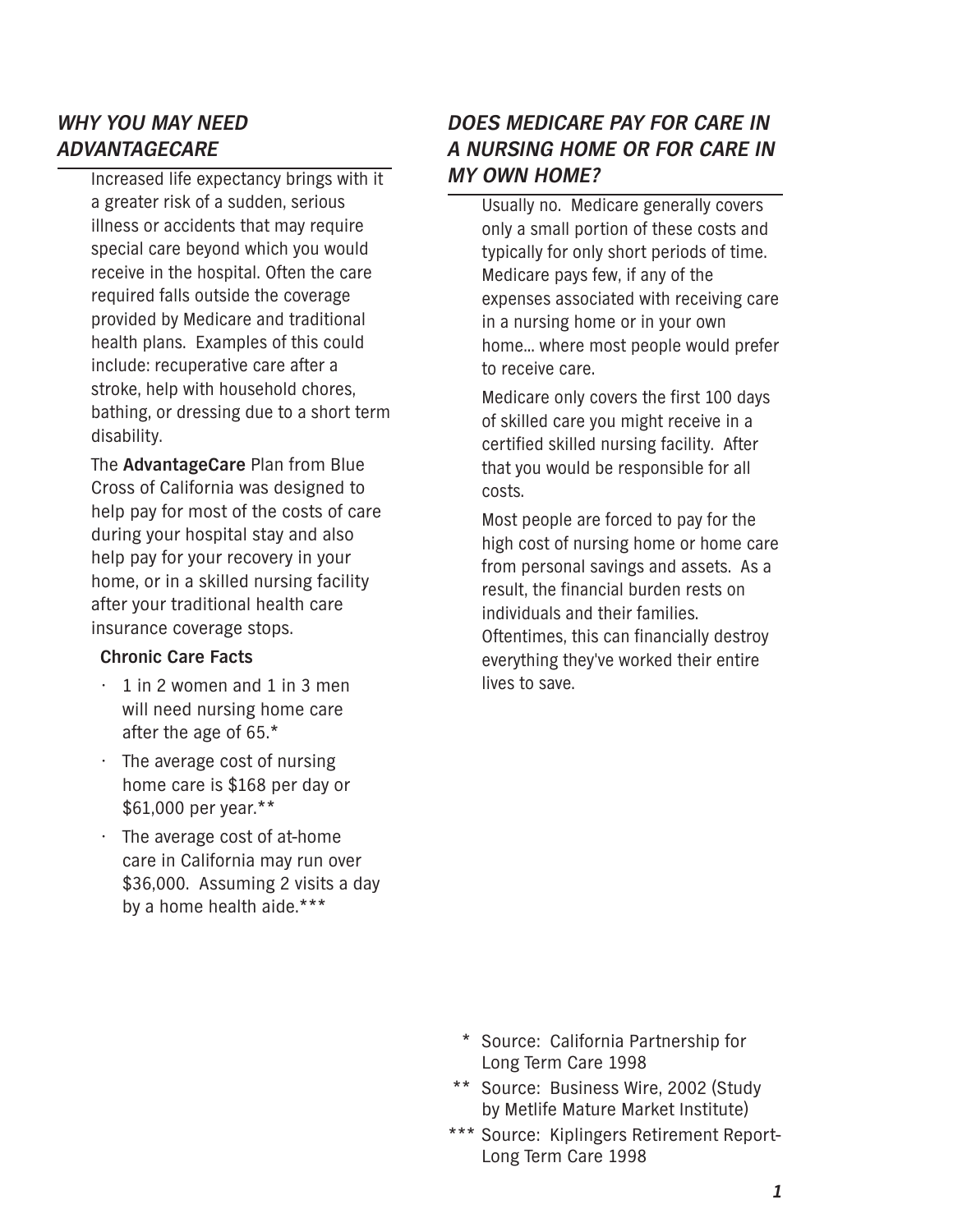## *THE ADVANTAGECARE PLAN FROM BLUE CROSS OF CALIFORNIA…*

The **AdvantageCare** Plan from Blue Cross of California is a health plan designed to cover more of your healthcare needs than a traditional supplement plan. From hospital and physician charges to costs incurred for nursing home and/or home care services.

The AdvantageCare Plan combines the benefits of our most popular Medicare Supplement plan; the Blue Cross Senior Classic F plan, with our special AdvantageCare Rider. The rider is subject to additional underwriting requirements.

## **The Blue Cross Senior Classic F Plan benefits includes:**

**Freedom to use the doctor of your choice,** including nearly 50,000 Prudent Buyer physicians and specialists.

**Freedom to use the hospital of your choice,** including more than 300 Participating hospitals.

**Full conventional Medicare benefits** at all providers, inside and outside California-anywhere in the United States.

- Pays all Medicare deductibles\*
- Pays all Medicare Part B (doctor) Co-insurance amounts
- Pays any Medicare Part B Excess charges
- Medicare pays the first 20 days, we pay days 21 thru 100 of Skilled Nursing Facility Co-insurance amounts

## **Benefits for Foreign Travel Emergencies**

**Claim Free Processing** for virtually all medical claims

## **Guaranteed Renewable** coverage

\* Pays the Part B \$131 deductible only when using a participating provider.

# PLUS

## *The special AdvantageCare Rider provides additional benefits and coverage for\**

| <b>Residential Facility and</b><br><b>Nursing Home Care:</b> | Skilled, Intermediate or Custodial Care Rehabilitation<br>Services, Physical, Occupational, or Speech Therapy,<br><b>Medical Social Services</b>                                                                                           |
|--------------------------------------------------------------|--------------------------------------------------------------------------------------------------------------------------------------------------------------------------------------------------------------------------------------------|
| <b>Home Health Care:</b>                                     | Registered Nurse and/or Licensed Vocational Nurse,<br>Certified Home Health Aide, Licensed Therapist for<br>Physical Therapy, Occupational Therapy, Speech Therapy                                                                         |
| <b>Home Support Services:</b>                                | Personal Care Services (bathing, dressing), Chore Services<br>(shopping, cleaning, etc.), Transportation and Escort<br>Services, Respite Care (Relief for Caregivers), Adult Day<br>Care, Bill Paying Services, Minor Home Repair Services |

\* Subject to benefit limitations and conditions including meeting the appropriate elimination period and deductibles. Limited to services covered under the policy. See policy for additional services that may be covered.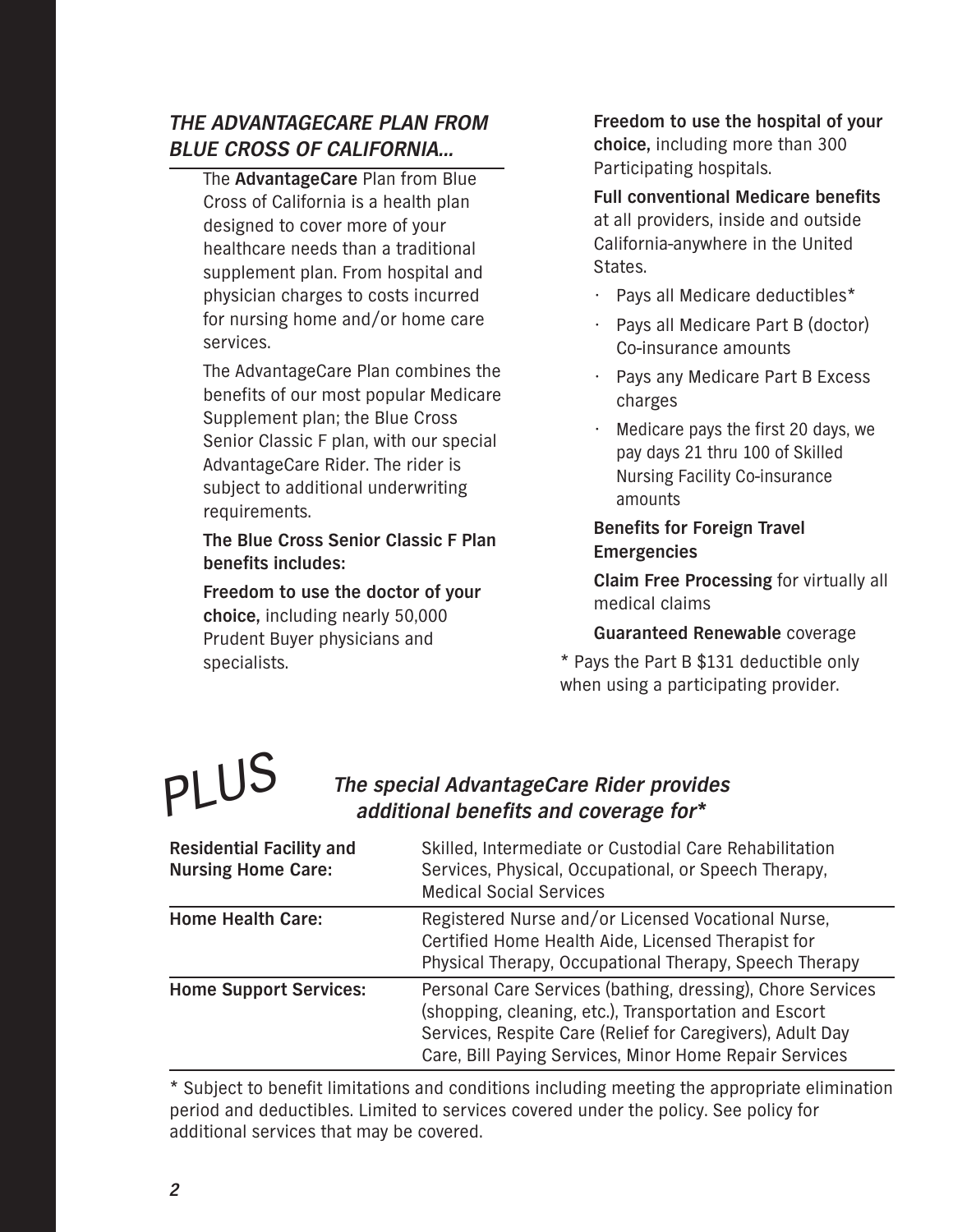## *A SUMMARY OF THE ADVANTAGECARE RIDER BENEFITS*

The AdvantageCare Rider provides benefits for Nursing and Residential Care Facilities, Home Health and Home Support services not covered by Medicare.

## **Summary of Benefits**

| Nursing or Residential Care Facility Services* |  |
|------------------------------------------------|--|
|                                                |  |
|                                                |  |
| Home Healthcare and Home Support Services*     |  |
|                                                |  |
|                                                |  |
|                                                |  |
|                                                |  |

\* Benefits paid only when services are approved as part of the Plan of Care coordinated through a Care Manager.

\*\* Rider Waiting Period must also be met. Coordinated with Medicare covered benefits. Facility Elimination Period needs to be met once over the lifetime of the policy.

- \*\*\* Rider Waiting Period must also be met. Deductible needs to be met once over the lifetime of the policy.
	- † Limited to Maximum Daily Benefit Amount.

## *HOW IS THE ADVANTAGECARE PLAN DIFFERENT FROM LONG TERM CARE INSURANCE?*

Both types of plans are similar in that they both provide coverage and benefits for nursing home stays, and depending on the type of long term care plan, care in your home. Most Long Term Care (LTC) plans are purchased by individuals who want or need coverage for extended stays in a nursing home, assisted living facility, or for care at home (the average LTC policy purchased today is for 2 1/2 years of coverage or longer\*).

AdvantageCare is an affordable and ideal plan to have to cover the costs of receiving care at home, in an assisted living facility or nursing home for shorter periods of time (a year or less). AdvantageCare provides up to a maximum \$100 daily benefit up to \$36,500 to cover part of the cost of care should you need it. The typical LTC plan can provide up to \$350 daily benefits and coverage beyond \$36,500 if you wish to have a greater level of coverage for a longer period of time.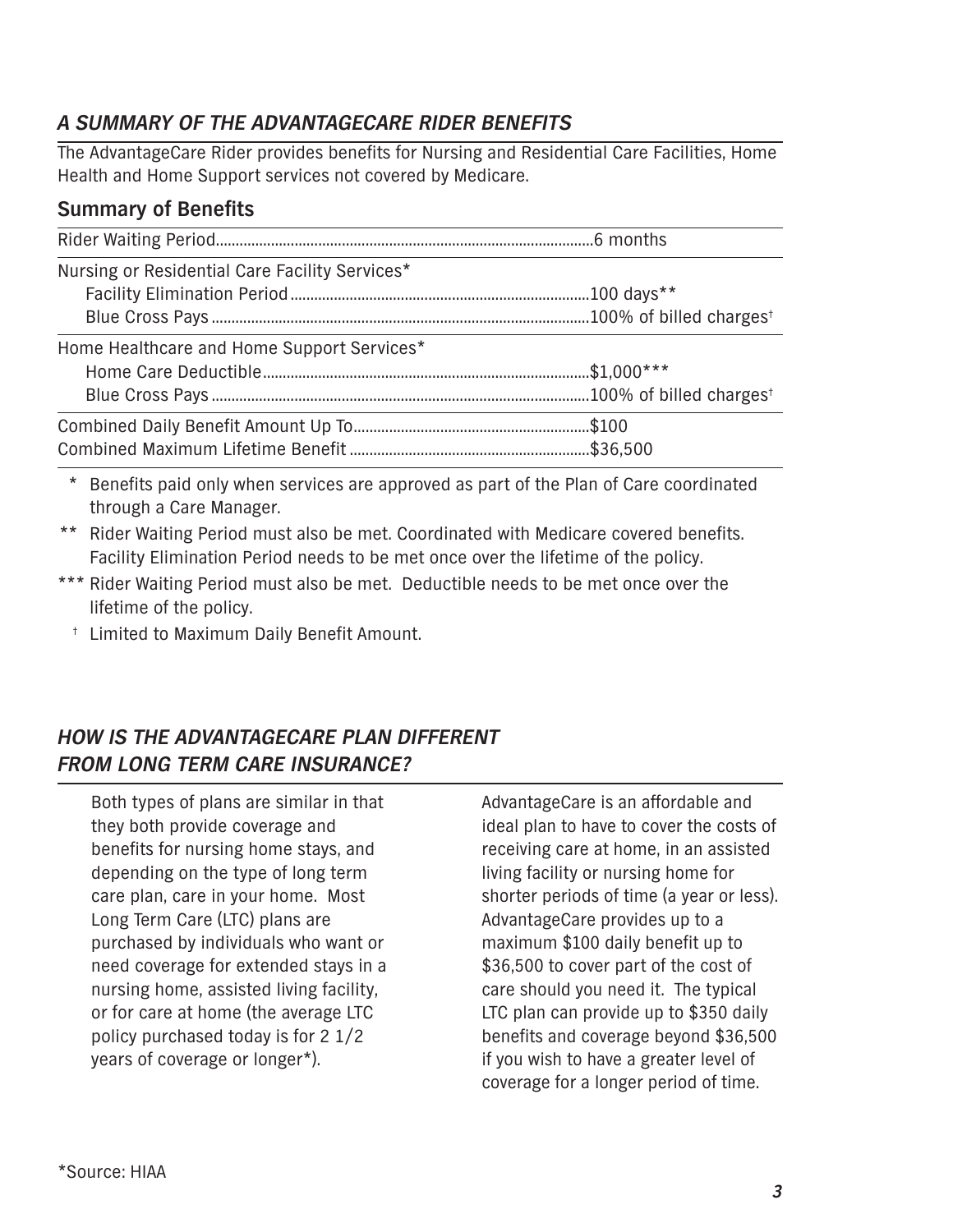## *HOW THE ADVANTAGECARE PLAN WORKS*

#### **Step 1….**

When you need AdvantageCare services, you must telephone Blue Cross Senior Services to initiate a Plan of Care.

When you call, a Blue Cross Customer Service Representative will ask you about your ability to perform certain daily activities such as: eating, bathing, dressing, toileting, etc. The Blue Cross representative will also ask you some questions regarding the type of services you are requesting. The answers to these questions will determine whether you qualify for Rider Benefits and if a Plan of Care is necessary.

#### **Step 2…**

If it is determined that a Plan of Care is necessary, your telephone assessment will be forwarded to a Care Manager who in coordination with you, your Physician and other professionals and family members, will authorize, coordinate, and monitor the care that you need. You or your caregiver must agree in writing with the Plan of Care before any benefits will be provided.

#### **Step 3…**

Blue Cross will review the Plan of Care and if approved, we will authorize the necessary Chronic Care Services described in the Plan of Care. Blue Cross reserves the right to perform a reassessment of the Plan of Care following your receipt of three (3) months of benefits.

If it is determined that a Plan of Care is not necessary, Blue Cross will provide you with information and refer you to agencies or providers who can provide the services that you have requested. Any associated costs for these services will be your responsibility.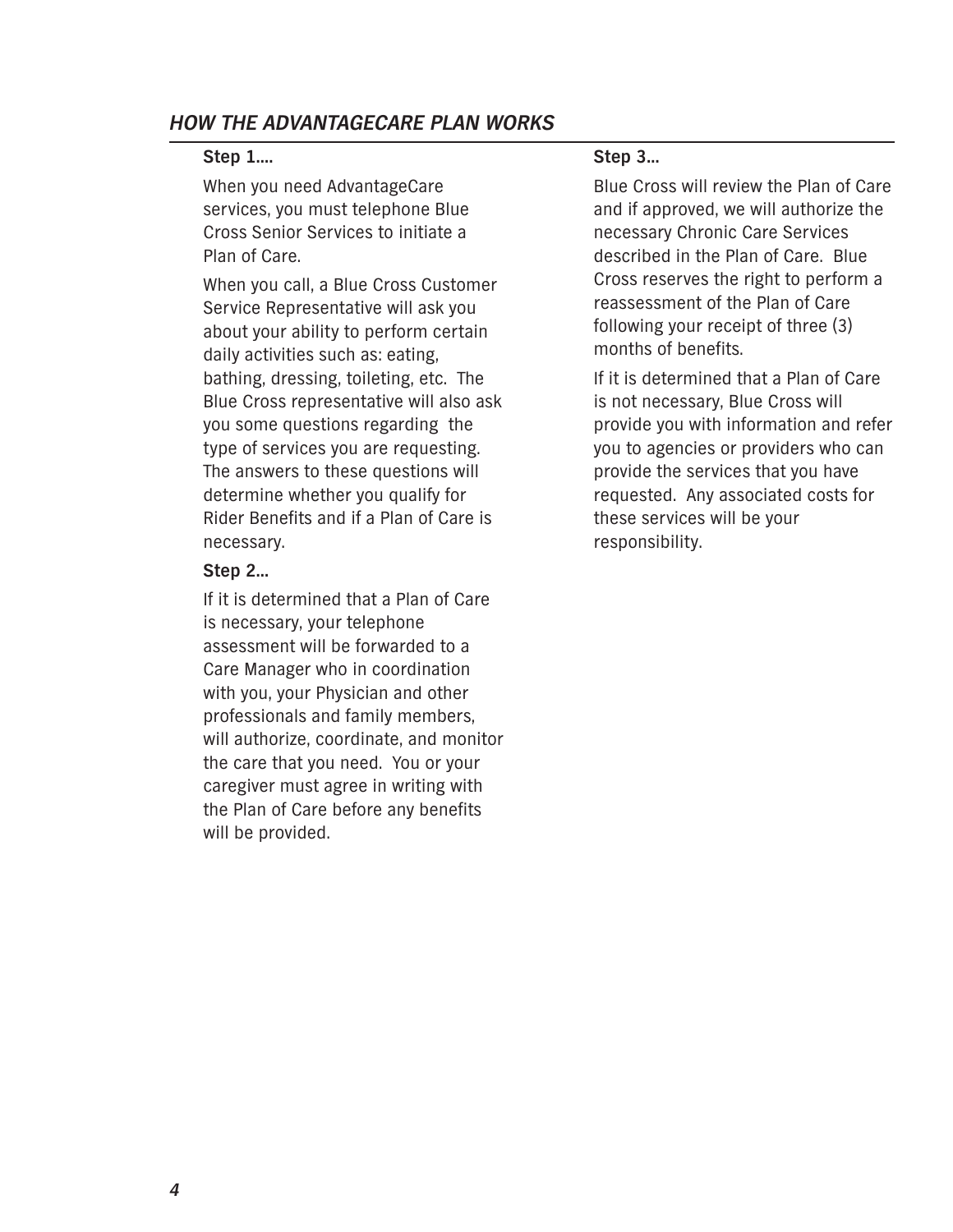Use the easy-to-read charts on the next pages to learn how we can help you cover the gaps in Medicare with:

BLUE CROSS Senior Classic F Plan with the AdvantageCare Rider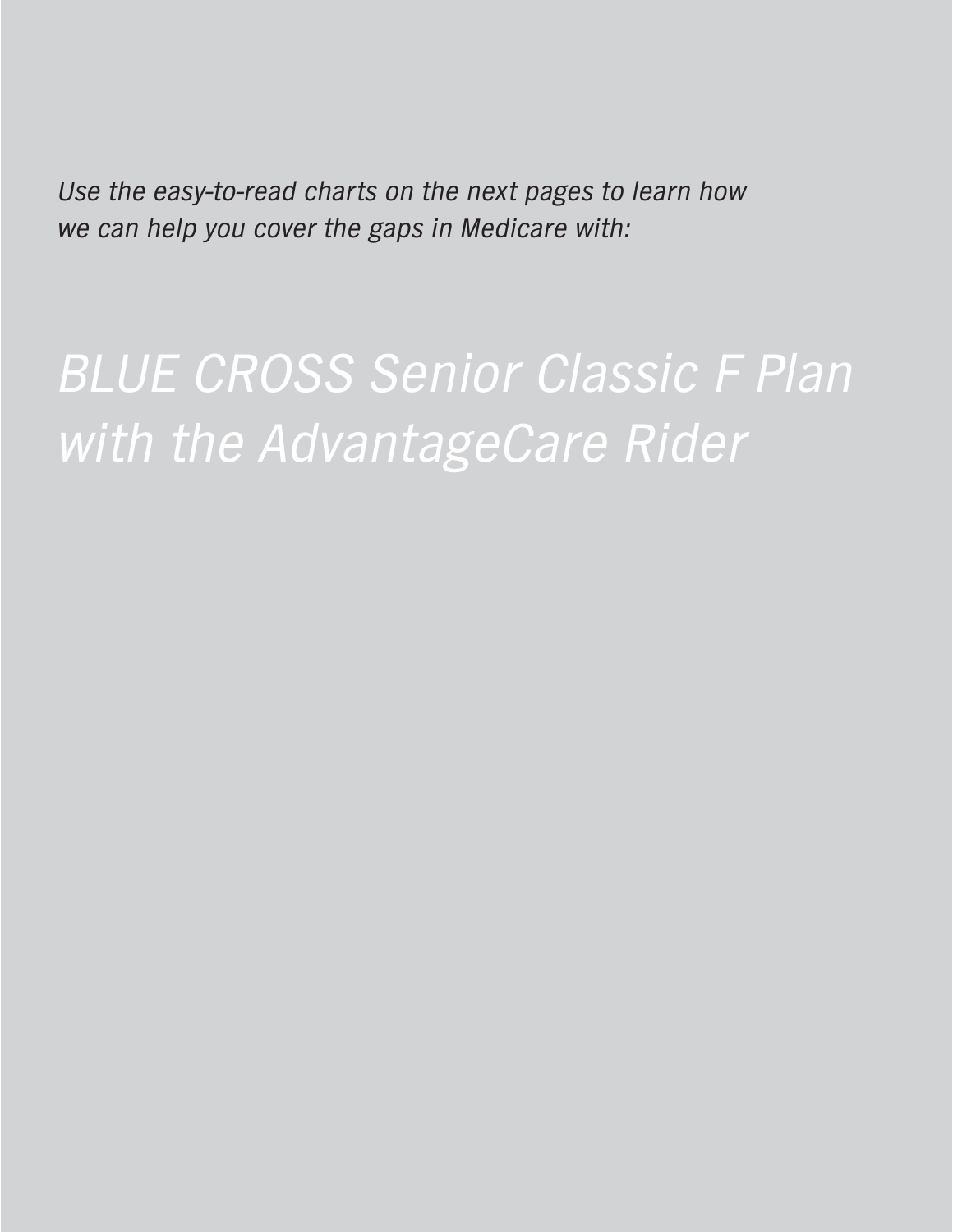## Blue Cross Senior Classic F Plan Services:

*In this benefit chart, we provide a summary of what Medicare pays, as well as what we pay.*

|  | <b>Services</b>                                                                                                                                                                                                          | <b>Benefit</b>                                                  | <b>Medicare Pays</b>                                                                                                                            |
|--|--------------------------------------------------------------------------------------------------------------------------------------------------------------------------------------------------------------------------|-----------------------------------------------------------------|-------------------------------------------------------------------------------------------------------------------------------------------------|
|  | Hospitalization<br>Semiprivate room and board,<br>general nursing and other<br>hospital services and supplies,<br>such as drugs, x-rays, lab tests<br>and operating room.                                                | First 60 days                                                   | All but the first \$992<br>(Part A deductible)                                                                                                  |
|  |                                                                                                                                                                                                                          | 61st thru 90th day                                              | All but \$248 per day<br>coinsurance                                                                                                            |
|  |                                                                                                                                                                                                                          | 91st thru 150th day*                                            | All but \$496 per day<br>lifetime reserve                                                                                                       |
|  |                                                                                                                                                                                                                          | 151st thru 515th day                                            | Nothing                                                                                                                                         |
|  | <b>Skilled Nursing Facility Care</b><br>(must be approved by                                                                                                                                                             | First 20 days                                                   | 100% of approved<br>amount                                                                                                                      |
|  | Medicare)<br>You must have been in a<br>hospital for at least 3 days,<br>enter a Medicare-approved<br>facility generally within 30<br>days after hospital discharge,<br>and meet other program<br>requirements.          | 21st thru 100th day                                             | All but \$124 per day                                                                                                                           |
|  | <b>Blood</b>                                                                                                                                                                                                             | Unlimited if medically<br>necessary                             | All but first 3 pints per<br>calendar year                                                                                                      |
|  | <b>Medical Expenses</b><br>Physician's services, inpatient<br>and outpatient medical and<br>surgical services and supplies,<br>physical and speech therapy,<br>diagnostic tests, durable<br>medical equipment, and other | Medical services in or<br>out of the hospital                   | 80% of approved<br>amount (50% of<br>approved charges for<br>most outpatient mental<br>health services) after<br>the \$131 Part B<br>deductible |
|  | services.                                                                                                                                                                                                                |                                                                 |                                                                                                                                                 |
|  | <b>Excess Charges</b>                                                                                                                                                                                                    | Medical expenses in<br>excess of Medicare's<br>approved charges | <b>Nothing</b>                                                                                                                                  |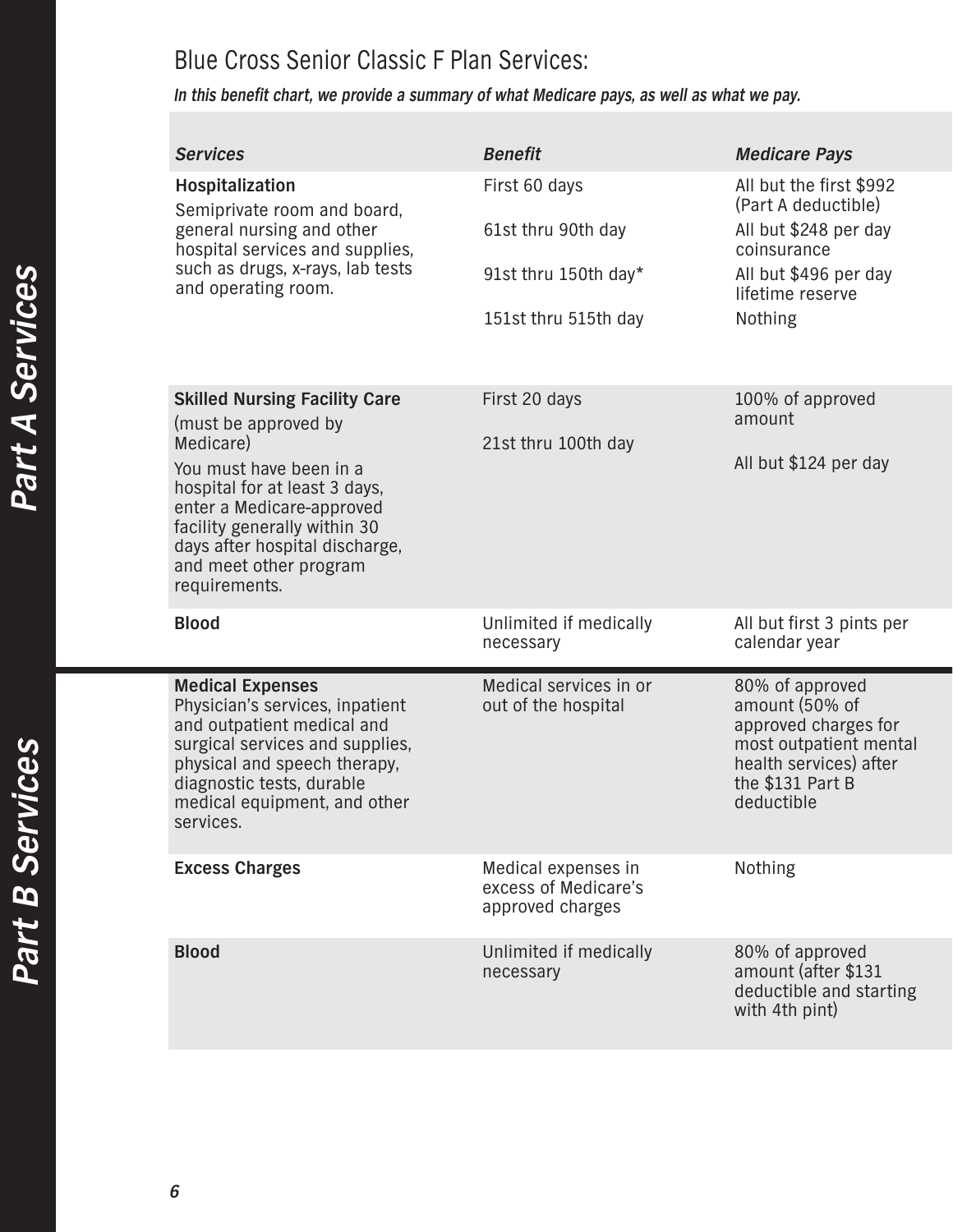| <b>Blue Cross Senior Classic F Pays</b>                                                                                                             | <b>You Pay</b> |  |
|-----------------------------------------------------------------------------------------------------------------------------------------------------|----------------|--|
| Pays in full                                                                                                                                        | Nothing        |  |
| Pays in full                                                                                                                                        | Nothing        |  |
| Pays in full                                                                                                                                        | Nothing        |  |
| 100% of medically necessary Part A<br>eligible expenses up to 365 days per<br>lifetime                                                              | Nothing        |  |
| No benefit<br>(Paid by Medicare)                                                                                                                    | Nothing        |  |
| Pays in full                                                                                                                                        | Nothing        |  |
|                                                                                                                                                     |                |  |
| First 3 pints of unreplaced blood                                                                                                                   | Nothing        |  |
| Remainder of Medicare approved<br>amount (Medicare coinsurance)<br>100% of the Medicare Part B<br>deductible when using a Participating<br>Provider | Nothing        |  |
| 100%                                                                                                                                                | Nothing        |  |
| First 3 pints of unreplaced blood and<br>coinsurance amount                                                                                         | Nothing        |  |

\* 60 lifetime reserve days may be used only once.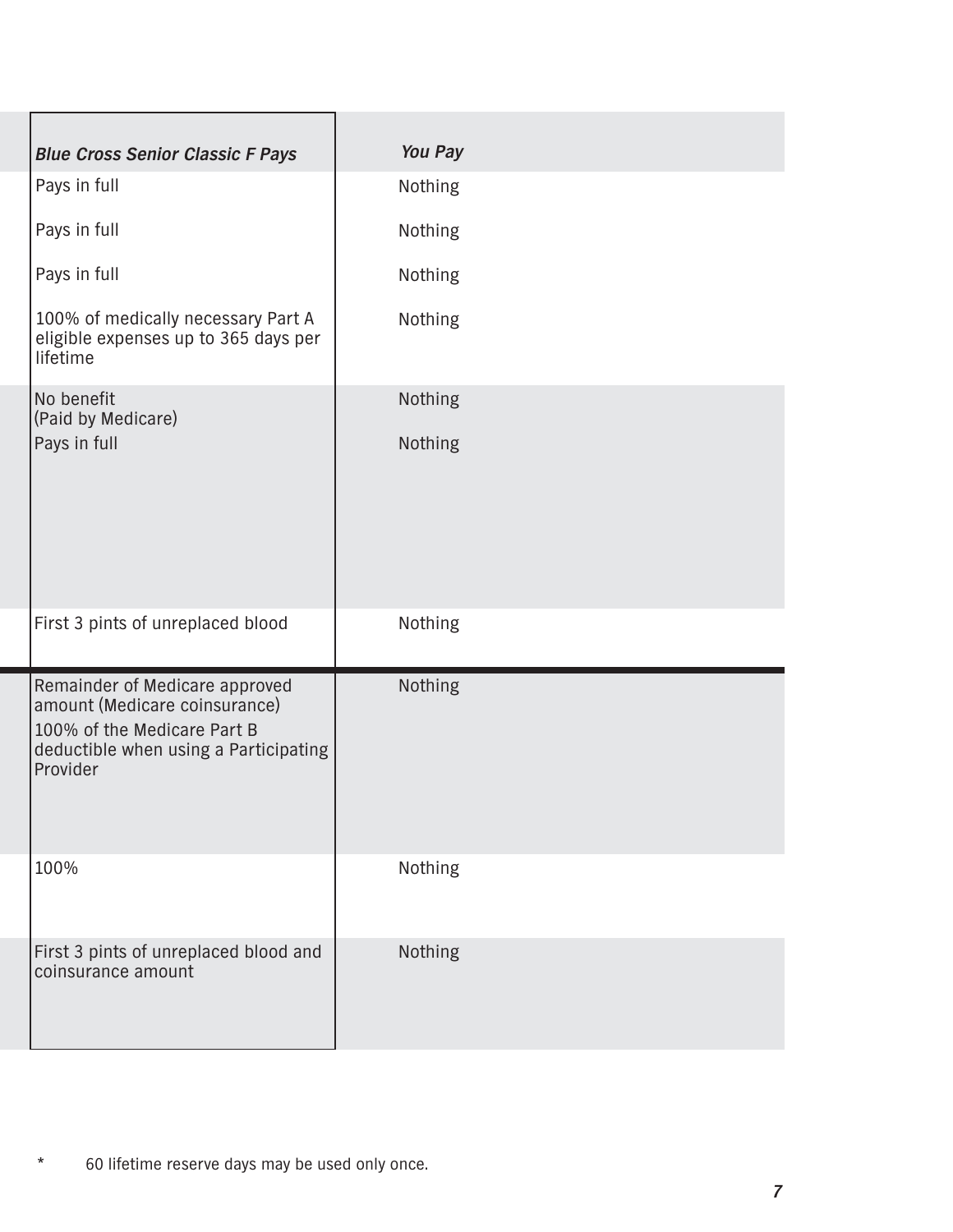## Blue Cross Senior Classic F Plan Services:

*In this benefit chart, we provide a summary of what Medicare pays, as well as what we pay.*

| <b>Services</b>                 | <b>Benefit</b>                                                                                                                                                         | <b>Medicare Pays</b>                                                   |
|---------------------------------|------------------------------------------------------------------------------------------------------------------------------------------------------------------------|------------------------------------------------------------------------|
| <b>Foreign Travel Emergency</b> | Medically necessary<br>emergency care<br>services beginning<br>during the first 60 days<br>of each trip outside the<br><b>USA</b><br>First \$250 each<br>calendar year | Nothing, except under<br>limited circumstances<br>in Canada and Mexico |
|                                 | Remainder of charges                                                                                                                                                   | <b>Nothing</b>                                                         |

## AdvantageCare Rider Services

*In this benefit chart, we provide a summary of what Medicare pays, as well as what we pay.*

| <b>Services</b>                                    | <b>Benefit</b>                                                                        | <b>Medicare Pays</b> |
|----------------------------------------------------|---------------------------------------------------------------------------------------|----------------------|
| <b>Skilled Nursing Facility</b><br>Care            | Beyond first 100 days of<br>Medicare-covered<br>services and/or supplies              | <b>Nothing</b>       |
| <b>Non-Skilled Nursing</b><br><b>Facility Care</b> | Non-skilled or custodial<br>care in Skilled Nursing or<br><b>Residential Facility</b> | <b>Nothing</b>       |
| <b>Home Health Care</b>                            | Licensed home health<br>services not covered by<br>Medicare                           | <b>Nothing</b>       |
| <b>Home Support Care</b>                           | Home support and<br>custodial care in the<br>home                                     | <b>Nothing</b>       |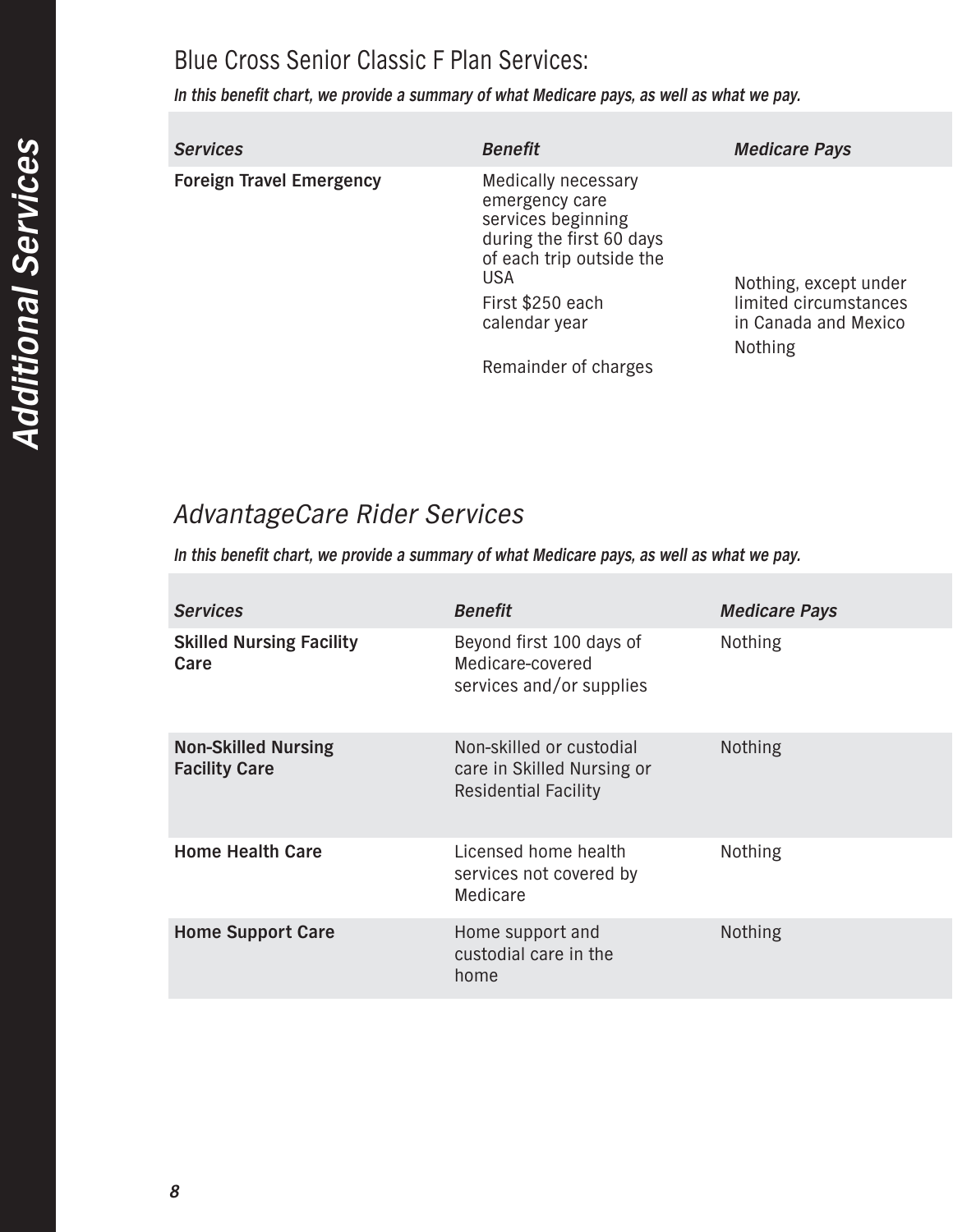| <b>Blue Cross Senior Classic F Pays</b>          | <b>You Pay</b>                                                                                                                                                                             |
|--------------------------------------------------|--------------------------------------------------------------------------------------------------------------------------------------------------------------------------------------------|
|                                                  | The \$250 calendar year deductible, plus any<br>charges above 80% of the billed charges for<br>Medicare-eligible expenses, plus any amounts<br>over the \$50,000 lifetime maximum benefit. |
| No benefit                                       |                                                                                                                                                                                            |
| 80% to a lifetime maximum benefit of<br>\$50,000 |                                                                                                                                                                                            |

| <b>Blue Cross Pays</b>                                                                                                                       | <b>You Pay</b>                                          |
|----------------------------------------------------------------------------------------------------------------------------------------------|---------------------------------------------------------|
| AdvantageCare Rider will cover 100%<br>of covered charges (up to \$100 per day)<br>for Skilled Nursing Facility Care*                        | All costs incurred beyond the covered daily<br>maximum. |
| AdvantageCare Rider will cover 100%<br>of covered charges (up to \$100 per day)<br>for Non-Skilled Nursing and Residential<br>Facility Care* | All costs incurred beyond the covered daily<br>maximum. |
| AdvantageCare Rider will cover 100% of<br>covered charges (up to \$100 per day)*                                                             | All costs incurred beyond the covered daily<br>maximum. |
| AdvantageCare Rider will cover 100% of<br>covered charges (up to \$100 per day)*                                                             | All costs incurred beyond the covered daily<br>maximum. |

\*Pays up to a lifetime maximum of \$36,500 after Rider Waiting Period and applicable Facility Elimination Period and/or Home Care Service deductible has been met.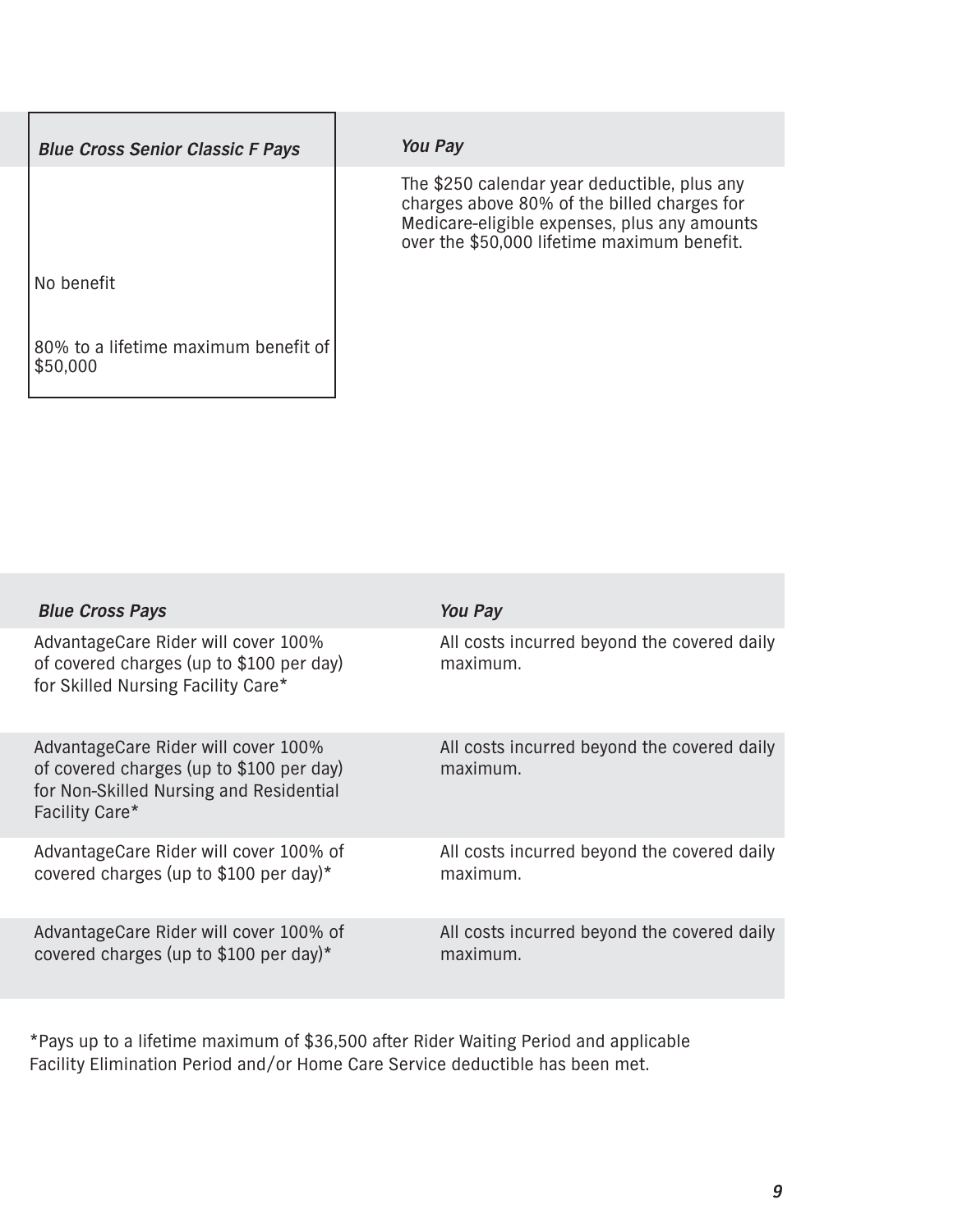## *POLICY EFFECTIVE DATE*

■ Policy effective dates are the 1st and 15th of the month. If you are replacing a health insurance policy that terminates on a date other than the 1st or 15th, your coverage will be effective the date your other plan ends.

■ Your fully completed application must be received by the Blue Cross Senior Enrollment Department prior to your requested effective date. Applications received after your requested effective date will be processed for the next available effective date (the 1st or 15th of the month).

■ Blue Cross of California reserves the right to reject your application. If your application is rejected, you will be notified in writing and any payment you made will be refunded.

## *MEMBER BILLING*

■ If your effective date of coverage is the 15th of the month, the first premium bill you receive will be for one-and-a-half (1 1/2) months. Thereafter, Blue Cross of California will bill you every two (2) months.

■ If your effective date of coverage is the 1st of the month, Blue Cross of California will bill you bimonthly.

## *MONTHLY CHECKING ACCOUNT DEDUCTION*

With the Blue Cross of California Monthly Checking Account Deduction Program, you can have your monthly Blue Cross dues withdrawn directly from your checking account on the sixth (6th) day of each month. When you receive your bank statement and cleared checks, your Blue Cross of

California monthly checking account deduction will be included. To find out more about this convenient service, contact your Blue Cross of California Authorized Agent, or call us toll-free at **1-800-333-3883.**

## *CONVENIENCE OF SUMMARY BILLING*

Summary Billing offers you the convenience of consolidating your billing with any other Blue Cross of California Senior Plan Member, such as a spouse or relative. This means that we can combine separate billings onto a single statement, even if you and the other person(s) are enrolled in different Blue Cross of California Senior Plans.

The result is less paperwork for you because one statement, one check and one envelope does the job. Summary Billing is also available if you choose the monthly checking account deduction option.

## *GUARANTEED RENEWABLE*

Blue Cross of California Medicare supplements are guaranteed renewable.

After the first one (1) month's payment, the term of this coverage is for two (2) months if you have chosen bimonthly coverage, or monthly if you have chosen monthly checking account deductions. It renews automatically, subject to the right of Blue Cross of California to change subscription charges. Any such changes would be made only upon 30 days written notice to all persons covered under the same plan as you.

We will not cancel your coverage, except for the reasons listed below: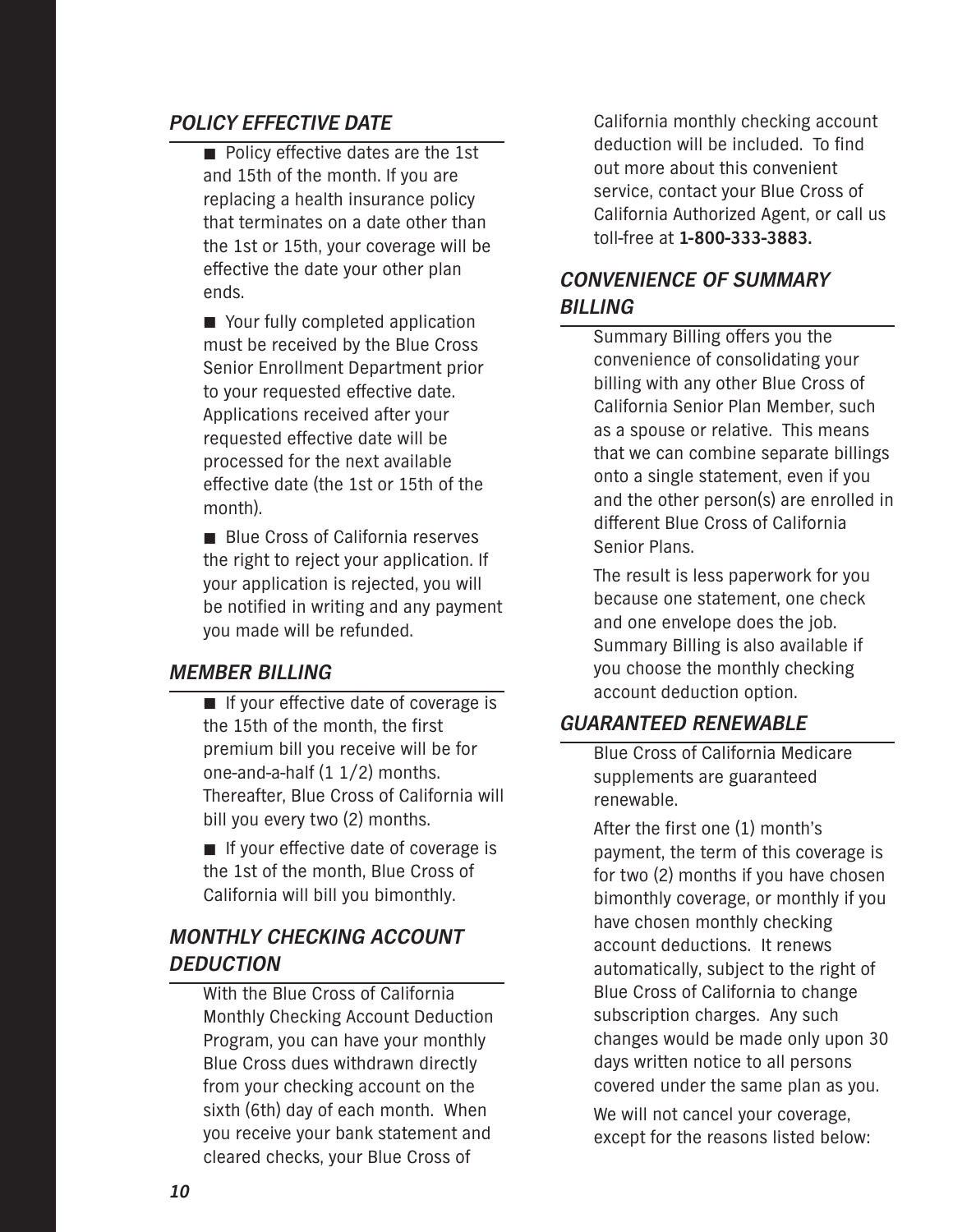- If we discover any concealment of material facts upon enrollment
- If you do not pay your subscription charges, your coverage will end automatically
- You cease to be covered under both Parts A and B of Medicare
- You enroll in a Medicare Coordinated Care Plan

Coordinated Care Plans (also sometimes referred to as Medicare-Risk Plans) are special Health Maintenance Organizations (HMOs) and Competitive Medical Plans (CMPs) that seniors eligible for Medicare may be able to join. They essentially combine Medicare

benefits with supplemental benefits. People who join must generally get all health care from providers affiliated with the plan, and they do not receive regular Medicare benefits for services obtained outside the plan.

Your coverage under the AdvantageCare Rider will end when the Maximum Lifetime Benefit of \$36,500 is reached. Your benefits under Blue Cross Classic Plan F will remain in effect as long as you continue to pay your Blue Cross Classic Plan F premium.

## *QUALITY ASSURANCE*

In accordance with California law, Blue Cross continuously reviews the quality of care provided to you under this contract. Under Blue Cross' quality of care review system, Participating Providers are credentialed regularly, and the quality of the care they provide is reviewed on both a current and on-going basis. Because members may obtain care from any Nonparticipating Provider they

choose, Blue Cross is unable to review the credentials of such Nonparticipating Providers or to include them in on-going review programs. Nevertheless, Blue Cross reviews the services provided by all providers, both participating and nonparticipating retrospectively.

## *30-DAY RIGHT TO EXAMINE*

If you're not satisfied with your coverage, for whatever reason, just send back your Policy within 30 days of receiving it. The insurance will be canceled and your premium will be promptly refunded — no questions asked. What could be safer than that?

## *MEDICARE CHANGES*

Blue Cross of California will send an annual notice to you 30 days prior to the effective date of Medicare changes, which will describe these changes and the changes in your Medicare supplement coverage.

## *GUARANTEED ACCEPTANCE*

You must already be enrolled in both Parts A and B of Medicare to apply for this plan. Acceptance of your application is guaranteed if you are 65 or older and apply within six (6) months of your initial enrollment in Part B of Medicare. Guaranteed acceptance applies only to the Medicare supplement coverage. The AdvantageCare Rider is available only for persons qualified under our guidelines.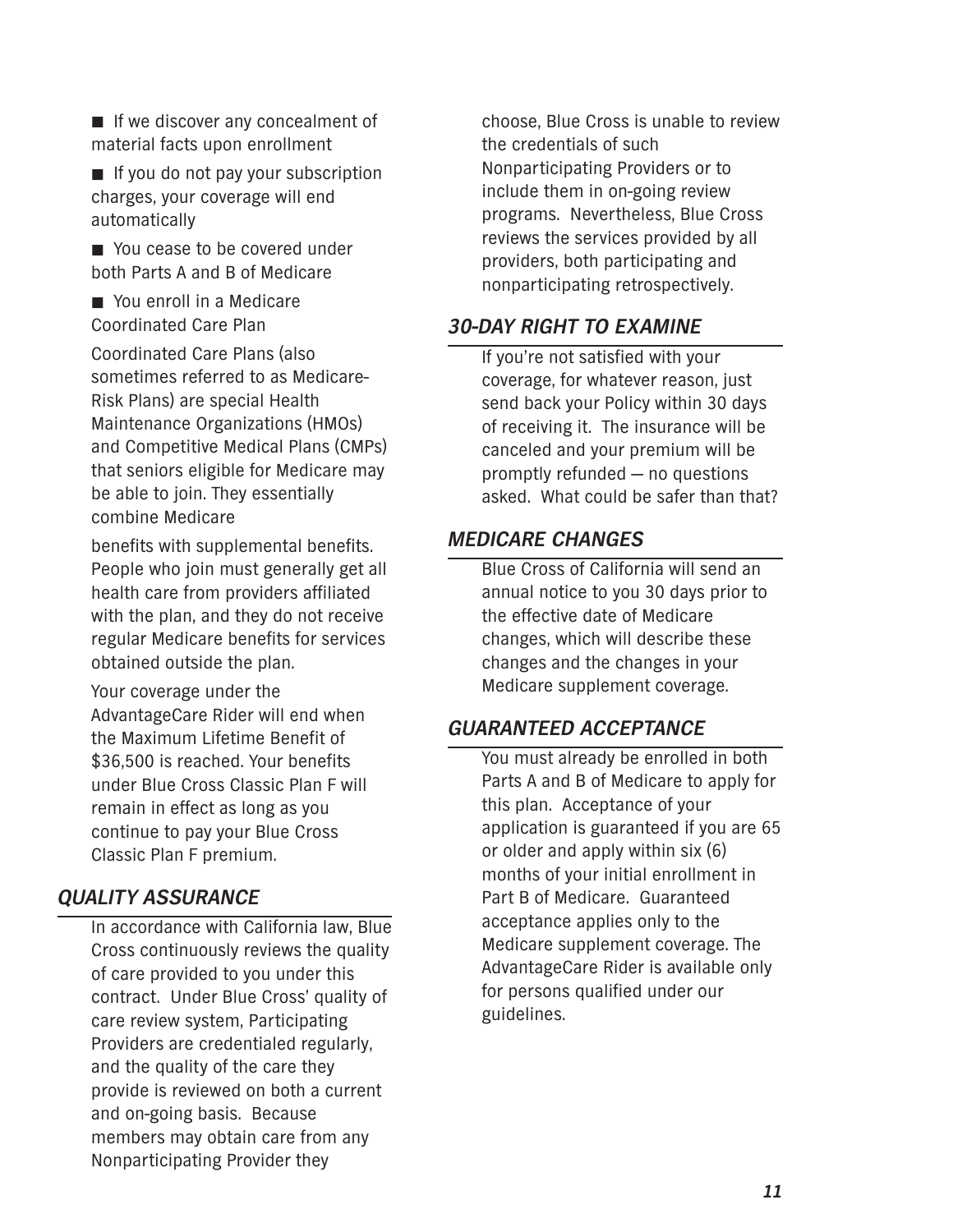## *COMPLETE ANSWERS ARE VERY IMPORTANT*

When you fill out the application, be sure to answer truthfully and completely all questions about your medical and health history. The company may cancel your contract and refuse to pay any claims if you leave out or falsify important medical information; this would not apply if you are in your guaranteed acceptance period described above. Review the application carefully before you sign it. Be certain that all information has been properly recorded.

## *WHAT IS NOT COVERED*

Some expenses the AdvantageCare Rider does not cover are: Any costs in excess of the maximum amounts stated in the benefits section of the brochure. Any services which are not authorized by Blue Cross of California as part of the Plan of Care for Nursing and Residential Care Facility or Home Support services.

Some expenses the **Blue Cross Senior Classic F** agreement does not cover are: the Part B deductible (if services received by a non-participating Prudent Buyer physician), dental care or dentures; routine checkups; foot care; eyeglasses (unless covered by Medicare).

**Blue Cross Senior Classic F** also does not cover: personal comfort items; services for which no charge is made; services rendered by relatives; any services or supplies not specifically listed as covered in your Agreement; services rendered during a hospital stay which began before coverage is in force or after coverage has been terminated; hearing aids; eyeglasses (unless covered by Medicare); eye examinations and

chiropractic care (unless covered by Medicare); any conditions covered under Workers' Compensation; any conditions covered by any Federal Government agency; conditions resulting from war, invasion or atomic explosion; custodial care and rest cures; routine physical examinations; inpatient admissions primarily for diagnostic studies when inpatient bed care is not medically necessary; acupuncture; cosmetic surgery or other services for beautification; services primarily for weight reduction as the main method of treatment and services not approved by Medicare unless specified elsewhere.

## *GRIEVANCE PROCEDURE*

All complaints and disputes relating to coverage under this plan must be resolved in accordance with Blue Cross' grievance procedure. Grievances may be made by telephone or in writing.

All grievances received by Blue Cross will be acknowledged in writing, together with a description of how Blue Cross of California proposes to resolve the grievance. Grievances that cannot be resolved by this procedure shall be submitted to arbitration.

## *MEMBER GRIEVANCE PROCEDURE*

We are certain that you will be completely satisfied with your Blue Cross of California plan, but if you should ever have a complaint or problem, please follow the Member Grievance Procedure: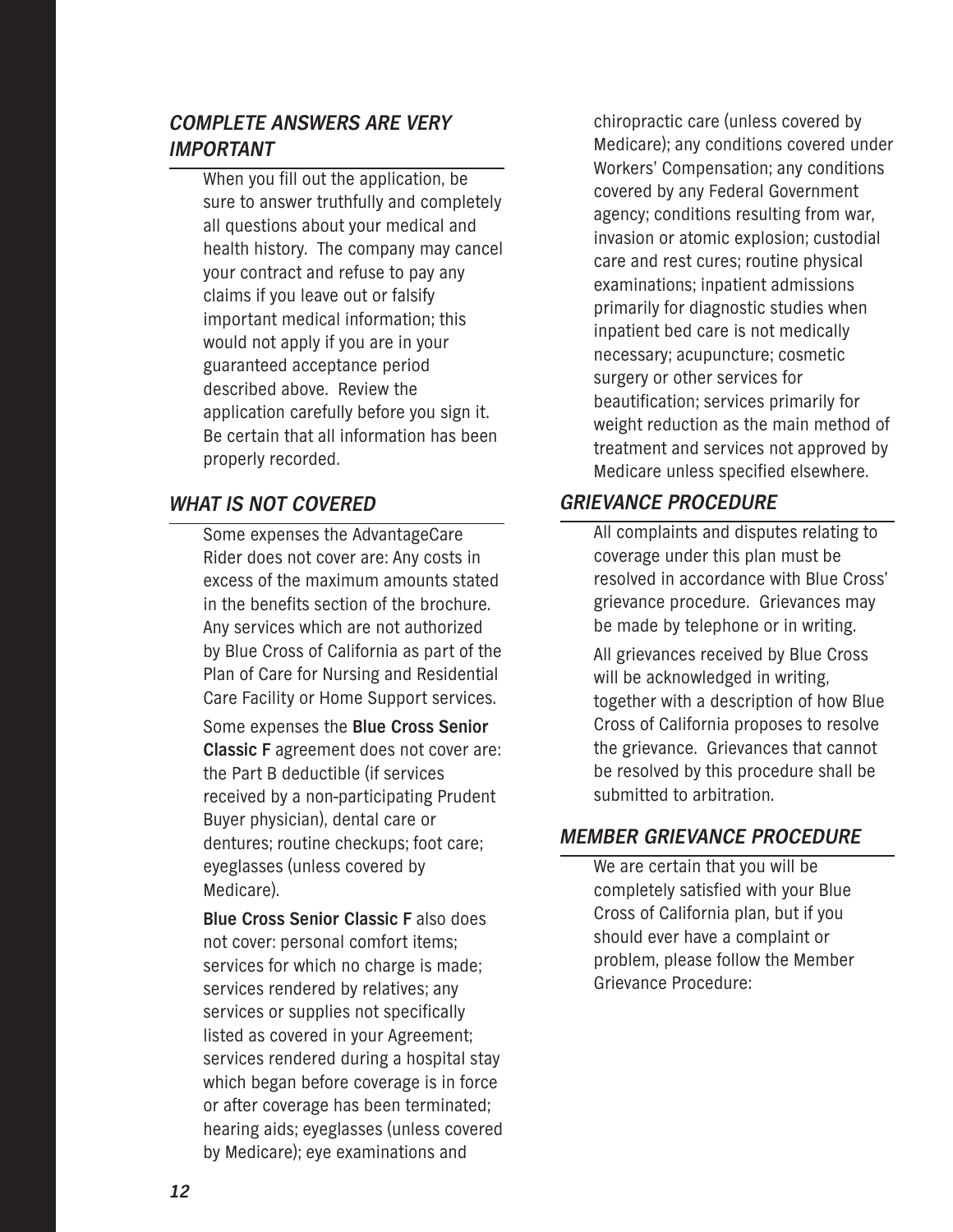## *Step 1.*

Contact Blue Cross of California. You can call us at **1-800-333-3883**. You can write to us at **P.O. Box 9053, Oxnard, CA 93031-9053**.

Your grievance will be reviewed and you will receive a response within 30 days.

### *Step 2.*

If you are not satisfied with the response, you can submit the grievance to binding arbitration.

Any dispute between the Member and Blue Cross regarding the decision of Blue Cross must be submitted to binding arbitration if the amount in dispute exceeds the jurisdictional limits of the small claims court. This arbitration is begun by the Member making written demand on Blue Cross.

This arbitration will be held before a designated neutral arbitrator appointed by the county medical association of the county in which the services were provided. If the county medical association declines or is unable to appoint an arbitrator, the arbitration will be conducted according to the rules of the American Arbitration Association.

Any dispute regarding a claim for damages within the jurisdictional limits of the small claims court will be resolved in such court.

## *ARBITRATION*

Any dispute between you and Blue Cross of California must be resolved by binding arbitration if the amount in dispute exceeds the jurisdictional limit of the Small Claims Court, not by lawsuit or resort to court process, except as California law provides for judicial review of arbitration proceedings. Under this coverage, both you and we are giving up the right to have any dispute decided in a court of law before a jury. Notice of binding arbitration is in the Blue Cross of California Service Agreement.

The arbitration findings will be final and binding.

## *QUESTIONS?*

After you receive your policy, please feel free to contact your Blue Cross of California Authorized Agent, or call us toll-free at **1-800-333-3883.**

You can write to us at: **P.O. Box 9063, Oxnard, CA 93031-9063**.

Consumers may call the State of California Department of Insurance Consumer Hotline for information about insurance coverage at **1-800-927-4357**.

Health Maintenance Organizations (HMO) require that a specific primary care physician (gatekeeper) authorize all medical services outside the scope of his or her office. A Preferred Provider Organization (PPO) allows members to choose their own physician and specialist. **Blue Cross Senior Classic F** provides members with a network of nearly 50,000 Prudent Buyer physicians statewide.